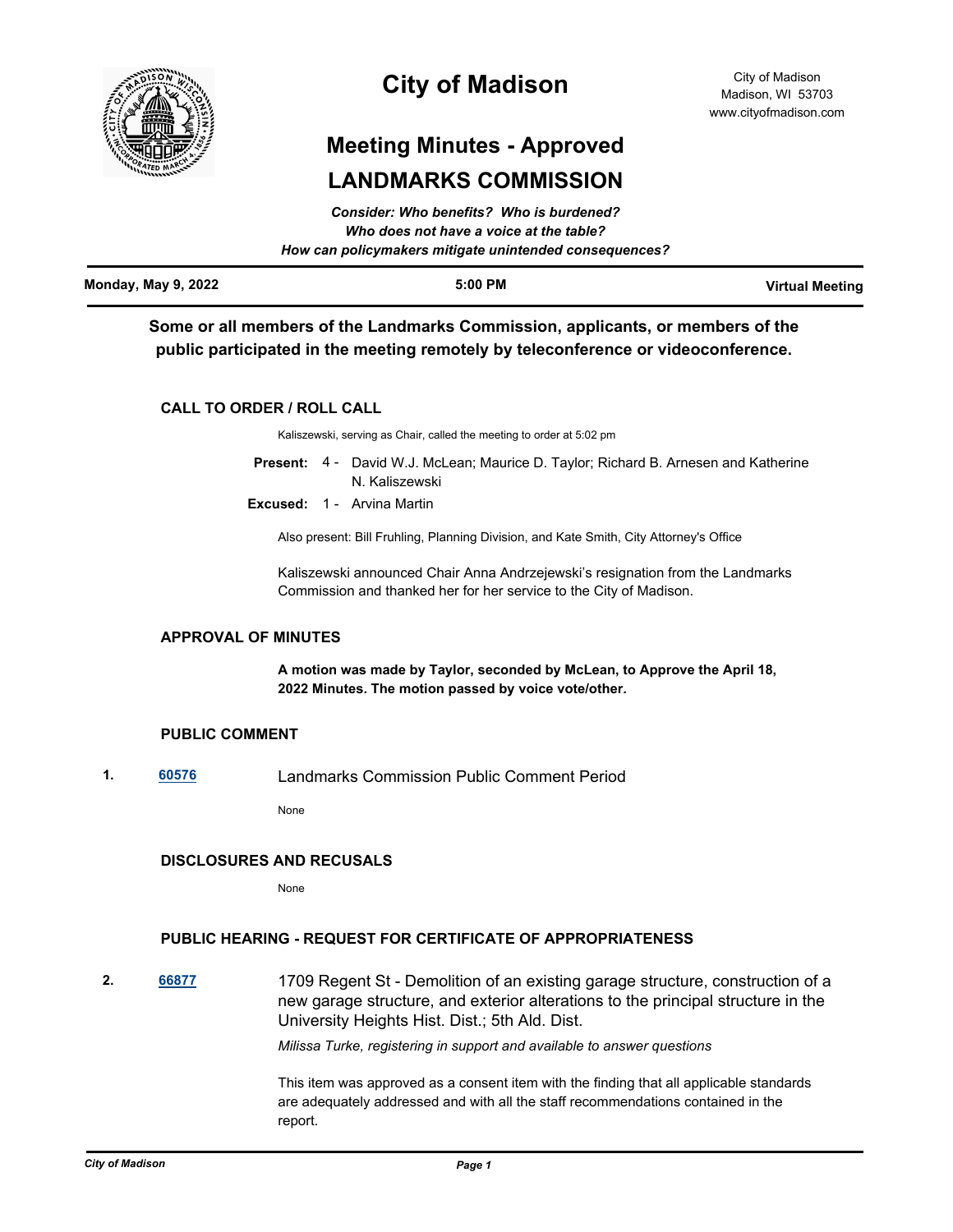**A motion was made by Arnesen, seconded by McLean, to Approve the request for the Certificate of Appropriateness with the conditions that updated plans showing the front porch without the additional column be submitted and final deck railing specifications be approved by staff. The motion passed by voice vote/other.**

## **REQUEST FOR CERTIFICATE OF APPROPRIATENESS**

**3. [70870](http://madison.legistar.com/gateway.aspx?m=l&id=/matter.aspx?key=82868)** 1245 Spaight St - Exterior Alteration in the Third Lake Ridge Hist. Dist. - Amendment to previously approved materials for construction of front porch; 6th Ald. Dist.

> *Paul Creswell, registering in support and wishing to speak Emily Reynolds, registering in support and wishing to speak*

**A motion was made by Taylor, seconded by Arnesen, to Approve the request for the Certificate of Appropriateness with the condition that staff review and approve the wire-brushed appearance alternative product. The motion passed by voice vote/other.**

## **NEW BUSINESS**

**4. [70641](http://madison.legistar.com/gateway.aspx?m=l&id=/matter.aspx?key=82672)** Amending Sections 41.02, 41.03(5), 41.05, 41.11, 41.14(2)(b) and (c), 41.14(3), 41.15(1), 41.18(3); and Repealing and Recreating Subchapter 41G of the Madison General Ordinances.

> **A motion was made by McLean, seconded by Arnesen, to RECOMMEND TO COUNCIL TO ADOPT - REPORT OF OFFICER. The motion passed by voice vote/other.**

#### **REGULAR BUSINESS**

**5. [68859](http://madison.legistar.com/gateway.aspx?m=l&id=/matter.aspx?key=80442)** Secretary's Report - 2022

Bailey said that the Planning Division and City as a whole are updating processes and documents to ensure use of gender-inclusive language. The Landmarks Commission Policy Manual was updated with gender-inclusive language.

**6. [68860](http://madison.legistar.com/gateway.aspx?m=l&id=/matter.aspx?key=80443)** Buildings Proposed for Demolition - 2022

**A motion was made by Arnesen, seconded by McLean, to recommend to the Plan Commission that the building at 3401 E Washington Avenue has no known historic value. The motion passed by voice vote/other.**

**A motion was made by McLean, seconded by Arnesen, to recommend to the Plan Commission that the building at 917 Deming Way has no known historic value. The motion passed by voice vote/other.**

**A motion was made by Arnesen, seconded by McLean, to recommend to the Plan Commission that the building at 4414 Regent Street has historic value based on its status as a contributing structure in the University Hill Farms National Register historic district. The district is significant for its grouping of MidCentury commercial and residential architecture, and this structure contributes to the overall character of the district. The building is a striking**